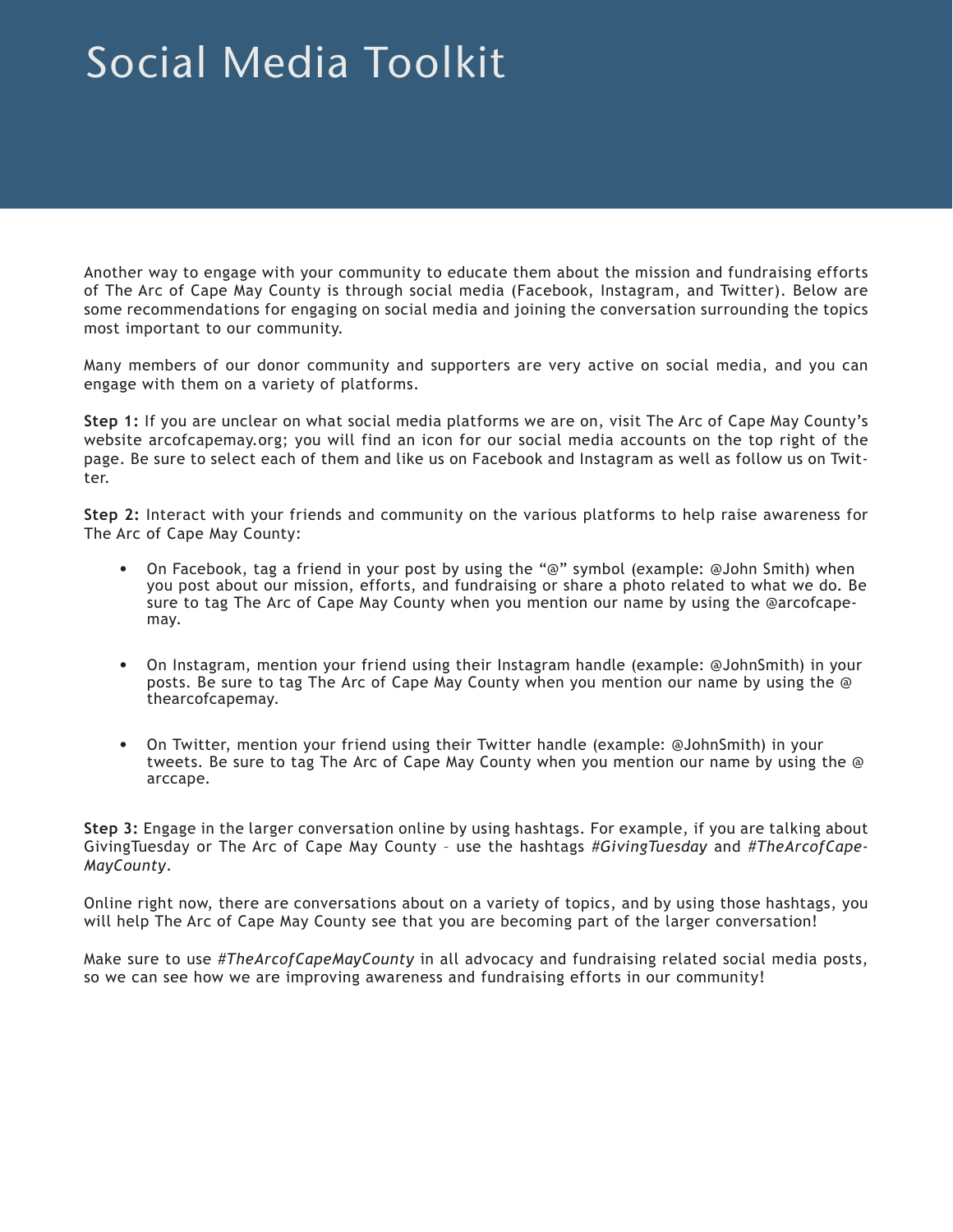## Sample Social media Messages

Remember to always tag The Arc of Cape May County and link directly to our website arcofcapemay.org/ givingtuesday

Giving back isn't cancelled. On #GivingTuesday, we're sharing ways you can express generosity right from your own home. Visit The Arc of Cape May County's website to learn how you can help today. https://arcofcapemay.org/givingtuesday

A truly global threat like COVID-19 affects every person on the planet, and #GivingTuesday presents an opportunity to come together as a global community to support org's like The Arc of Cape May County. https://arcofcapemay.org/givingtuesday

Together we heal. We're rallying our community for #GivingTuesday -- Join Us to give back: https://arcofcapemay.org/givingtuesday

Together we stand. We're united with our global community for #GivingTuesday. Let's give back and show our strength: https://arcofcapemay.org/givingtuesday

Together we give. Learn how your generosity makes a difference on #GivingTuesday https:// arcofcapemay.org/givingtuesday

#GivingTuesday is an opportunity for people around the world to stand together in unity  $-$  let's rally to help The Arc of Cape May County. https://arcofcapemay.org/givingtuesday

Around the world, people are finding creative ways to support the people who are on the frontlines of fighting COVID-19. The Arc of Cape May County has adapted with creative initiatives to support our adults.

While we can no longer convene in person, The Arc of Cape May County has continued to support our community through increased technology and telemedicine.